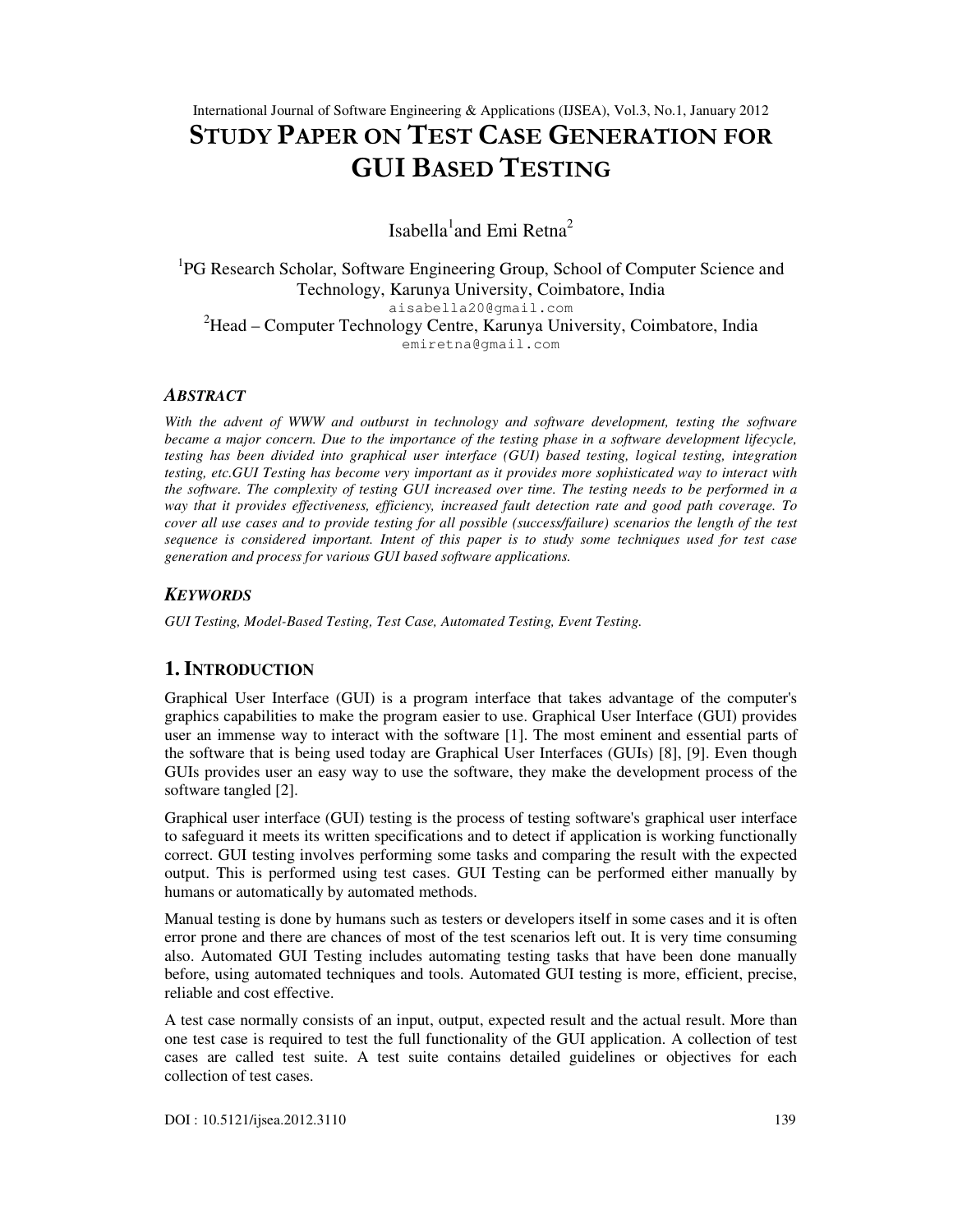International Journal of Software Engineering & Applications (IJSEA), Vol.3, No.1, January 2012 Model Based Testing (MBT) is a quick and organized method which automates the testing process through automated test suite generation and execution techniques and tools [11]. Model based testing uses the directed graph model of the GUI called event-interaction graph (EIG) [4] and event semantic interaction graph (ESIG). Event interaction graph is a refinement of event flow graph (EFG) [1]. EIG contains events that interact with the business logic of the GUI application. Event Semantic Interaction (ESI) is used to identify set of events that need to be tested together in multi-way interactions [3] and it is more useful when partitioning the events according to its functionality.

This paper is organized as follow: Section 2 provides some techniques, algorithms used to generate test cases, a method to repair the infeasible test suites are described in section 3, GUI testing on various types of softwares or under different conditions are elaborated in section 4, section 5 describes about testing the GUI application by taking event context into consideration and last section concludes the paper.

### **2. TEST CASE GENERATION**

#### **2.1. Using GUI Run-Time State as Feedback**

Xun Yuan and Atif M Memon [3], used GUI run time state as feedback for test case generation and the feedback is obtained from the execution of a seed test suite on an Application Under Test (AUT).This feedback is used to generate additional test cases and test interactions between GUI events in multiple ways. An Event Interaction Graph (EIG) is generated for the application to be tested and seed test suites are generated for two-way interactions of GUI events. Then the test suites are executed and the GUI's run time state is recorded. This recorded GUI run time state is used to obtain Event Semantic Interaction(ESI) relationship for the application and these ESI are used to obtain the Event Semantic Interaction Graph(ESIG).The test cases are generated and ESIGs is capable of managing test cases for more than two-way interactions and hence forth 2-, 3-,4-,5- way interactions are tested. The newly generated test cases are tested and additional faults are detected. These steps are shown in Figure 1. The fault detection effectiveness is high than the two way interactions and it is because, test cases are generated and executed for combination of events in different execution orders.

There also some disadvantages in this feedback mechanism. This method is designed focusing on GUI applications. It will be different for applications that have intricate underlying business logic and a simple GUI. As multi-way interactions test cases are generated, large number of test cases will be generated. This feedback mechanism is not automated.



Figure 1. Test Case Generation Using GUI Runtime as Feedback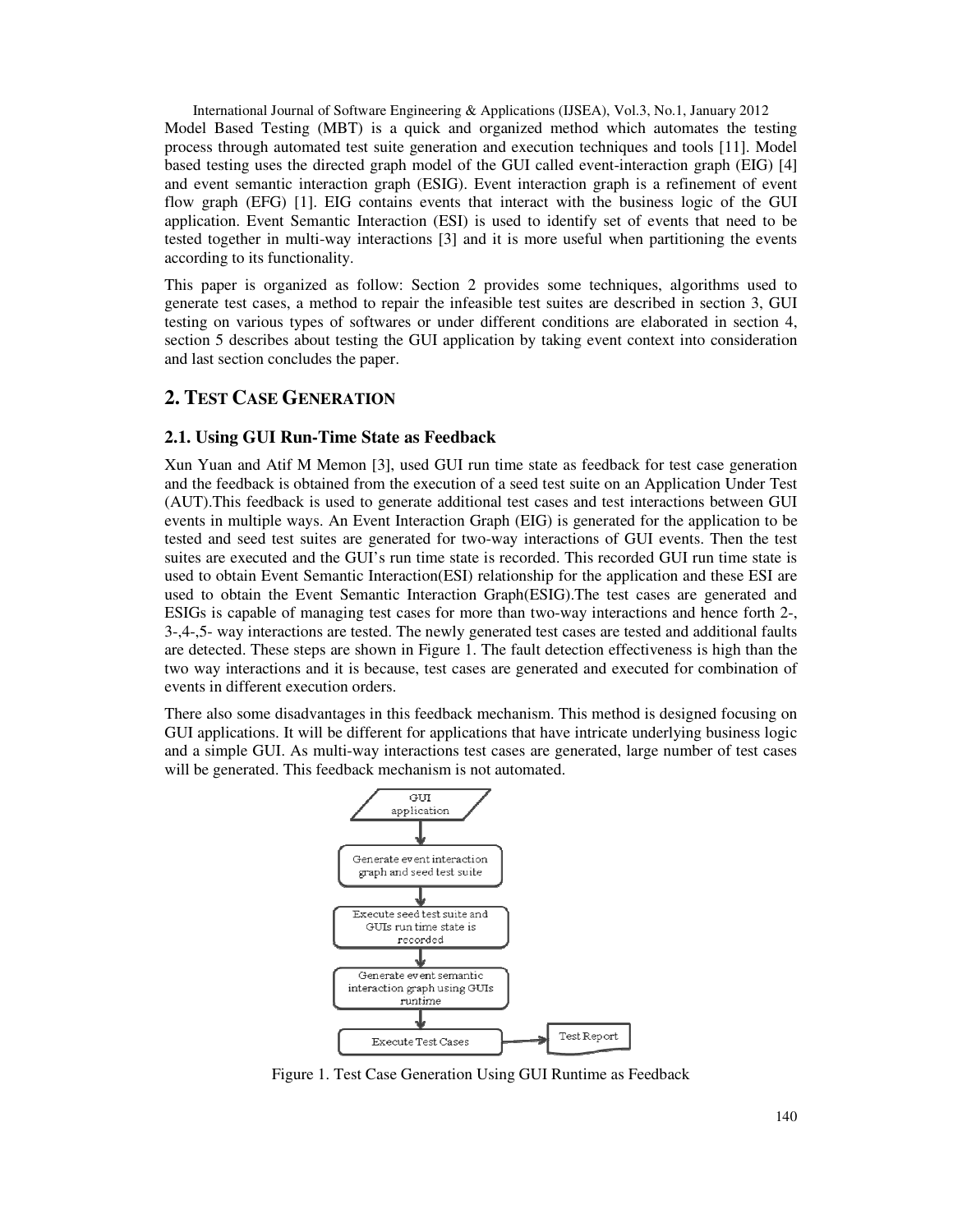International Journal of Software Engineering & Applications (IJSEA), Vol.3, No.1, January 2012

### **2.2. Using Covering Array Technique**

Xun Yuan *et al* [4], proposed a new automated technique for test case generation using covering arrays (CA) for GUI testing. Usually 2-way covering are used for testing. Because as number of events in a sequence increases, the size of test suite grows large, preventing from using sequences longer than 3 or 4. But certain defects are not detected using this coverage strength. Using this technique long test sequences are generated and it is systematically sampled at particular coverage strength. By using covering arrays *t*-way coverage strength is being maintained, but any length test sequences can be generated of at least *t*. A covering array, CA(N; t, k, v), is an  $N \times k$ array on v symbols with the property that every  $N \times t$  sub-array contains all ordered subsets of size t of the v symbols at least once.

As shown in Figure 2, Initially EIG model is created which is then partitioned into groups of interacting events and then constraints are identified and used to generate abstract model for testing. Long test cases are generated using covering array sampling. Event sequences are generated and executed. If any event interaction is missed, then regenerate test cases and repeat the steps.

The disadvantages are event partition and identifying constraints are done manually.



Figure 2. Test Generation Using Covering Array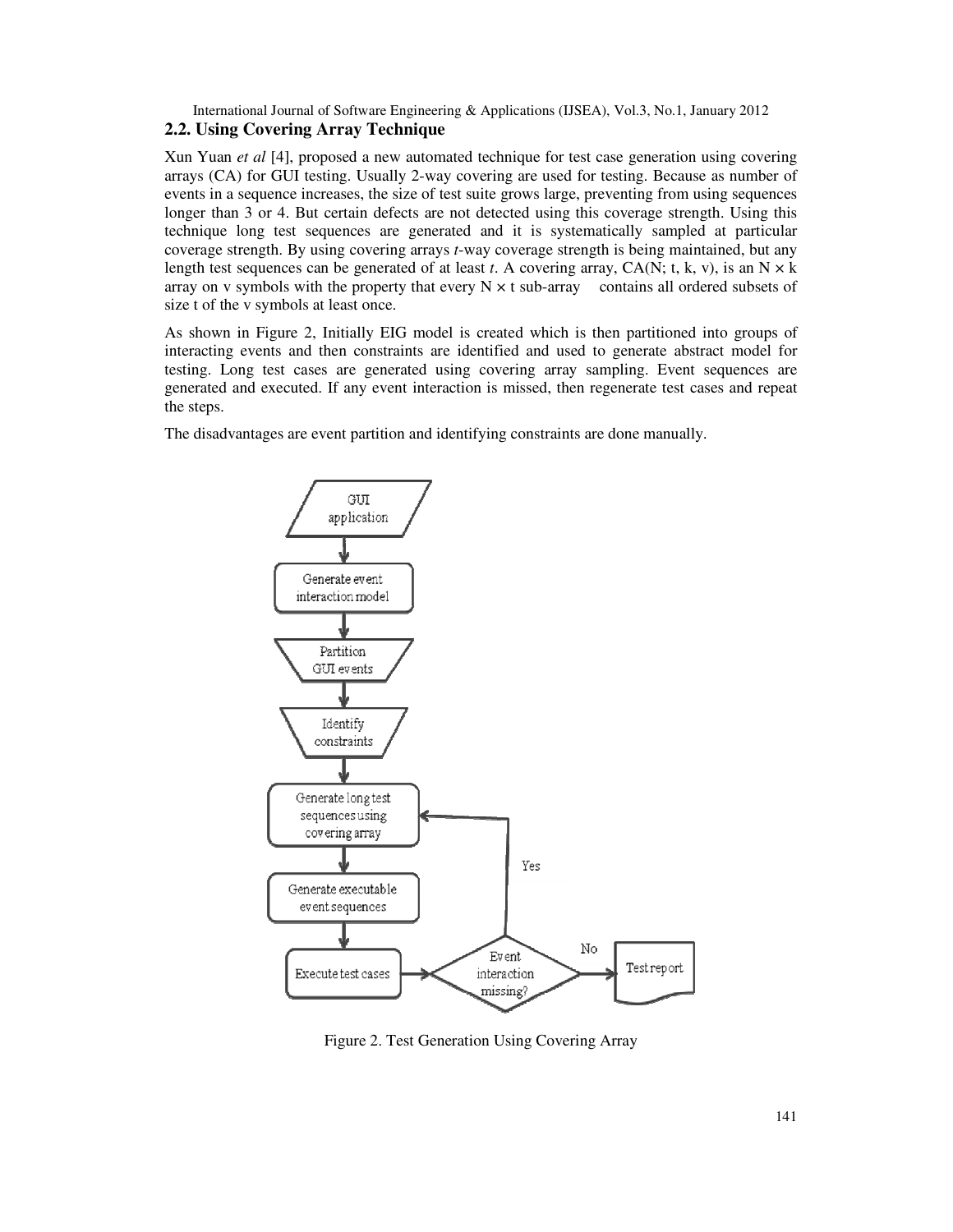International Journal of Software Engineering & Applications (IJSEA), Vol.3, No.1, January 2012

# **2.3. Dynamic Adaptive Automated test Generation**

Xun Yuan *et al* [5], suggested an algorithm to generate test suites with fewer infeasible test cases and higher event interaction coverage. Due to dynamic state based nature of GUIs, it is necessary and important to generate test cases based on the feedback from the execution of tests. The proposed framework uses techniques from combinatorial interaction testing to generate tests and basis for combinatorial interaction testing is a covering array. Initially smoke tests are generated and this is used as a seed to generate Event Semantic Interaction (ESI) relationships. Event Semantic Interaction Graph is generated from ESI. Iterative refinement is done through genetic algorithm. An initial model of the GUI event interactions and an initial set of test sequences based on the model are generated. Then a batch of test cases are generated and executed. Code coverage is determined and unexecutable test cases are identified. Once the infeasible test cases are identified, it is removed and the model is updated and new batch of test cases are generated and the steps are followed till all the uncovered ESI relationships are covered. These automated test case generation process is shown in Figure 3. This automated test generation also provides validation for GUIs.

The disadvantages are event contexts are not incorporated and need coverage and test adequacy criteria to check how these impacts fault detection.



Figure 3. Automated Test Case Generation

# **3. REPAIRING TEST SUITES**

Si Huang *et al* [6], proposed a method to repair GUI test suites using Genetic algorithm. New test cases are generated that are feasible and Genetic algorithm is used to develop test cases that provide additional test suite coverage by removing infeasible test cases and inserting new feasible test cases. A framework is used to automatically repair infeasible test cases. A graph model such as EFG, EIG, ESIG and the ripped GUI structure are used as input. The main controller passes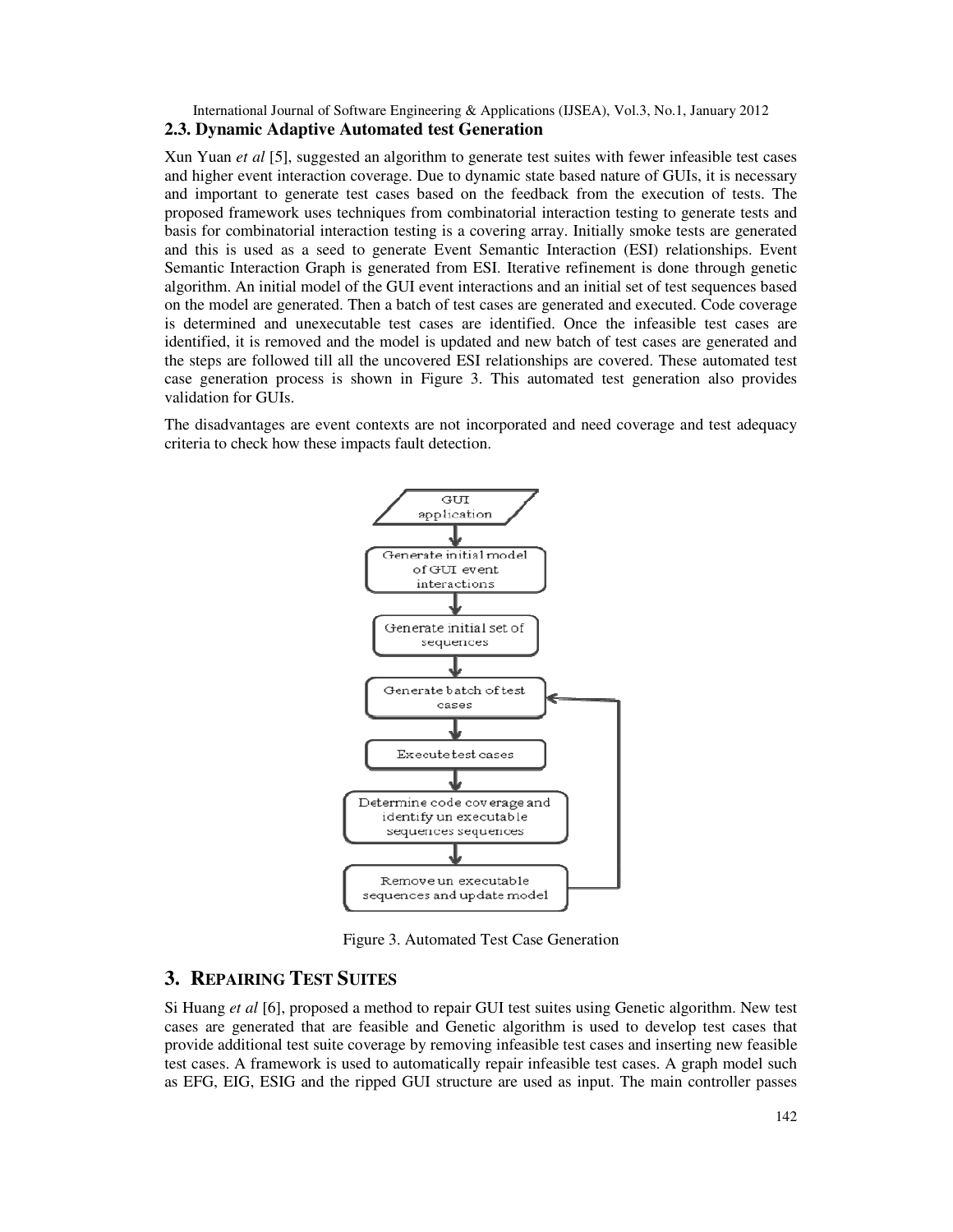International Journal of Software Engineering & Applications (IJSEA), Vol.3, No.1, January 2012 these inputs to the test case assembler which then passes the ESIG model to the covering array generator along with the strength of testing. This covering array generator generates an initial set of event sequences. The covering array information is send to test case assembler and it assembles this into concrete test cases. These are passed back to the controller and test suite repair phase begins. Feasible test cases are returned by the framework once the repair phase is complete.

Genetic algorithm is used as a repair algorithm. An initial set of test cases are executed and if there is no infeasible test cases, it exits and is done. If infeasible test cases are present, it then begins the repair phase. A certain number of iterations are set based on an estimate of how large the repaired test suite will be allowed to grow and for each iteration the genetic algorithm is executed. The algorithm adds best test case to the final test suites. Stopping criteria's are used to stop the iterations.

The advantages are it generates smaller test suites with better coverage on the longer test sequences. It provides feasible test cases. But it is not scalable for larger applications as execution time is high. As GUI ripping is used, the programs that contain event dependencies may not be discovered.

# **4. GUI TESTING ON VARIOUS APPLICATIONS**

### **4.1. Industrial Graphical User Interface Systems**

Penelope Brooks *et al* [7], developed GUI testing methods that are relevant to industry applications that improve the overall quality of GUI testing by characterizing GUI systems using data collected from defects detected to assist testers and researchers in developing more effective test strategies. In this method, defects are classified based on beizer's defect taxonomy. Eight levels of categories are present each describing specific defects such as functional defects, functionality as implemented, structural defects, data defects, implementation defects, integration defects, system defects and test defects. The categories can be modified and added according to the need. If any failures occur, it is analyzed under which defect category it comes and this classification is used to design better test oracle to detect such failures, better test case algorithm may be designed and better fault seeding models may be designed.

Goal Question Metric (GQM) Paradigm is used. It is used to analyze the test cases, defects and source metrics from the tester / researcher point of view in the context of industry-developed GUI software. The limitations are, the GUI systems are characterized based on system events only. User Interactions are not included.

### **4.2. Community-Driven Open Source GUI Applications**

Qing Xie and Atif M. Memon [8], presented a new approach for continuous integration testing of web-based community-driven GUI-based Open Source Software(OSS).As in OSS many developers are involved and make changes to the code through WWW, it is prone to more defects and the changes keep on occurring. Therefore three nested techniques or three concentric loops are used to automate model-based testing of evolving GUI-based OSS. Crash testing is the innermost technique operates on each code check-in of the GUI software and it is executed frequently with an automated GUI testing intervention and performs quickly also. It reports the software crashes back to the developer who checked in the code. Smoke testing is the second technique operates on each day's GUI build and performs functional reference testing of the newly integrated version of the GUI, using the previously tested version as a baseline. Comprehensive Testing is the outermost third technique conducts detailed comprehensive GUI integration testing of a major GUI release and it is executed after a major version of GUI is available. Problems are reported to all the developers who are part of the development of the particular version.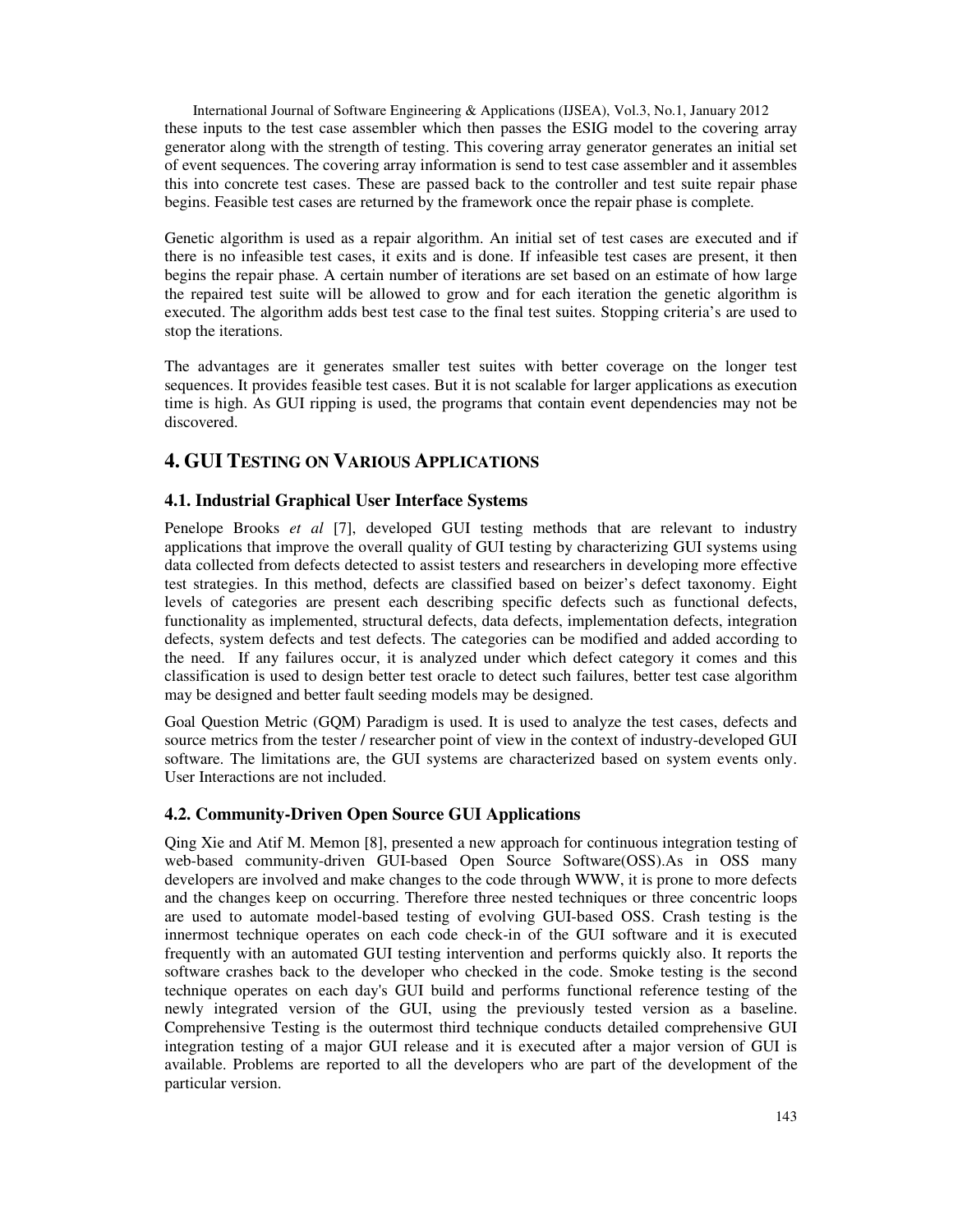International Journal of Software Engineering & Applications (IJSEA), Vol.3, No.1, January 2012 These concentric loops provide resource utilization, errors are caught earlier by inner loops. The flaws that persist across multiple versions GUI-based OSS are detected by this approach fully automatically. It provides feedback. The limitation is that the interactions between the three loops are not defined.

#### **4.3. Continuously Evolving GUI-Based Software Applications**

Qing Xie and Atif M. Memon [9], developed a quality assurance mechanism to manage the quality of continuously evolving software by Presenting a new type of GUI testing, called crash testing to help rapidly test the GUI as it evolves. Two levels of crash testing is being described: immediate feedback-based crash testing in which a developer indicates that a GUI bug was fixed in response to a previously reported crash; only the select crash test cases are re run and the developer is notified of the results in a matter of seconds. If any code changes occur, new crash test cases are generated and executed on the GUI. Test cases are generated that can be generated and executed quickly and cover all GUI functionalities. Once EIG is obtained, a boolean flag is associated with each edge in the graph. During crash testing, once test cases that cover that particular edge are generated, then the flag is set. If any changes occur, boolean flag for each edge is retained. Test cases are executed and crashes during test execution are used to identify serious problems in the software. The crash testing process is shown in Figure 4. The effectiveness of crash test is known by the total number of test cases used to detect maximum faults. Significantly, test suite size has no impact on number of bugs revealed.

This crash testing technique is used to maintain the quality of the GUI application and it also helps in rapidly testing the application. The drawbacks are, this technique is used for only testing GUI application and cannot used in web applications, Fault injection or seeding technique, which is used to evaluate the efficiency of the method used is not applied here.



Figure 4. Crash Testing Process

#### **4.4. Rapidly Evolving Software**

Atif M. Memon *et al* [10], made several contributions in the area of GUI smoke testing in terms of GUI smoke test suites, their size, fault detection ability and test oracle. Daily Automated Regression Tester (DART) framework is used to automate GUI smoke testing. Developers work on the code during day time and DART automatically launches the Application Under Test (AUT) during night time, builds it and runs GUI smoke tests. Coverage and error report are mailed to developer. In DART all the process such as Analyzing the AUT's GUI structure using GUI ripper, Test case generation, Test oracle generation, Test case executor, Examining the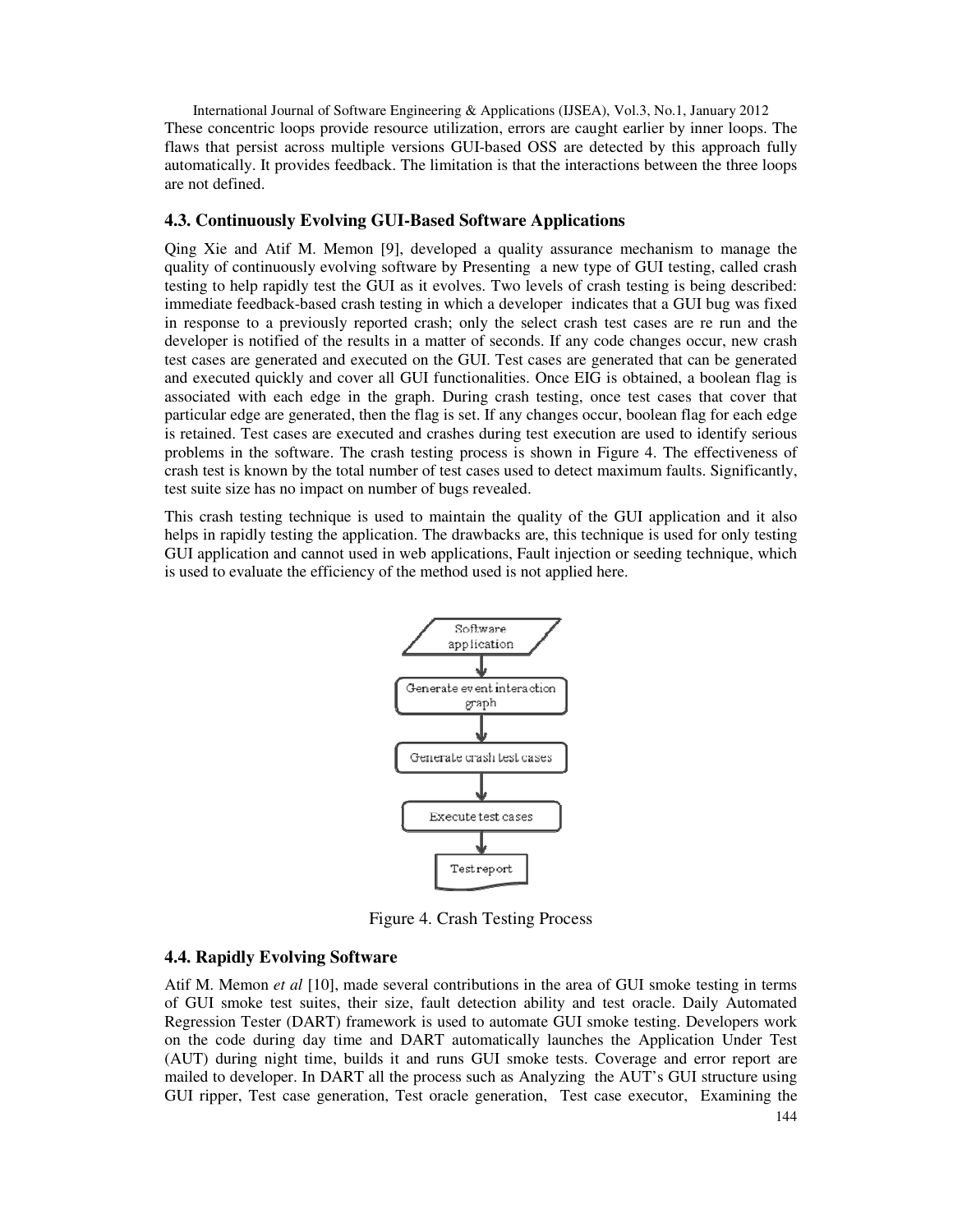International Journal of Software Engineering & Applications (IJSEA), Vol.3, No.1, January 2012 reports and unsuccessful test cases, Submitting bug reports are automated. GUI smoke test cases and test oracles are generated. Fault seeding is used to evaluate fault detection techniques used. An adequate number of faults of each fault type are seeded fairly.

The disadvantages are Some part of code are missed by smoke tests, Some of the bugs reported by DART are false positive, Overall effectiveness of DART depends on GUI ripper capabilities, Not available for industry based application testing, Faults that are not manifested on the GUI will go undetected

# **5. INCORPORATING EVENT CONTEXT**

Xun Yuan *et al* [1], developed a new criterion for GUI testing. They used a combinatorial interaction testing technique. The main motivation of using combinatorial interaction is to incorporate context and it also considers event combinations, sequence length and include all possible event. Graph models are used and covering array is used to generate test cases which are the basis for combinatorial interaction testing.

A tool called GUITAR (GUI Testing Framework) is used for testing and this provides functionalities like generate test cases, execute test cases, verify correctness and obtain coverage reports. Initially using GUI ripper, a GUI application is converted into event graph and then the events are grouped depending on functionality and constraints are identified. Covering array is generated and test sequences are produced. Test cases are generated and executed. Finally coverage is computed and a test adequacy criterion is analyzed.

The advantages are: contexts are incorporated, detects more faults when compared to the previous techniques used. The disadvantages are infeasible test cases make some test cases unexecutable, grouping events and identifying constraints are not automated.



Figure 5. Testing Process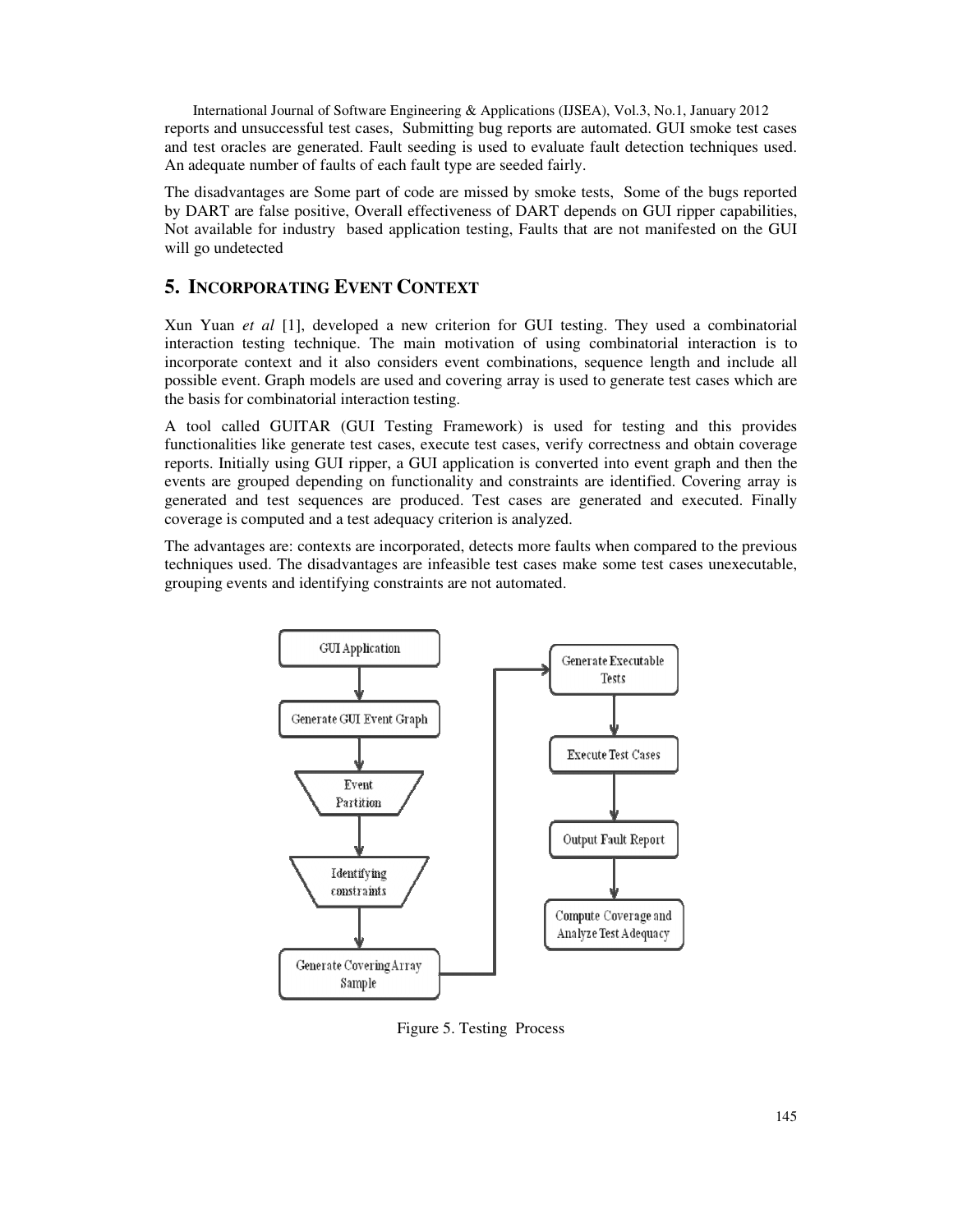International Journal of Software Engineering & Applications (IJSEA), Vol.3, No.1, January 2012

#### **6. CONCLUSIONS**

In this paper, some of the various test case generation methods and various types of GUI testing adapted for different GUI applications and techniques are studied. Different approaches are being used under various testing environment. This study helps to choose the test case generation technique based on the requirements of the testing and it also helps to choose the type of GUI test to perform based on the application type such as open source software, industrial software and the software in which changes are checked in rapidly and continuously.

#### **REFERENCES**

- [1] Xun Yuan, Myra B. Cohen, Atif M. Memon, (2010) "GUI Interaction Testing: Incorporating Event Context", *IEEE Transactions on Software Engineering*, vol. 99.
- [2] A. M. Memon, M. E. Pollack, and M. L. Soffa, (2001) "Hierarchical GUI test case generation using automated planning", *IEEE Transactions on Software Engineering,* Vol. 27, no. 2, pp. 144- 155.
- [3] X. Yuan and A. M. Memon, (2007) "Using GUI run-time state as feedback to generate test cases", in *International Conference on Software Engineering (ICSE),* pp. 396-405.
- [4] X. Yuan, M. Cohen, and A. M. Memon, (2007) "Covering array sampling of input event sequences for automated GUI testing", in *International Conference on Automated Software Engineering (ASE),* pp. 405-408.
- [5] X. Yuan, M. Cohen, and A. M. Memon, (2009) "Towards dynamic adaptive automated test generation for graphical user interfaces", in *First International Workshop on TESTing Techniques & Experimentation Benchmarks for Event-Driven Software (TESTBEDS),* pp. 1-4.
- [6] Si Huang, Myra Cohen, and Atif M. Memon, (2010) "Repairing GUI Test Suites Using a Genetic Algorithm, "in *Proceedings of the 3rd IEEE International Conference on Software Testing Verification and Validation (ICST)*.
- [7] P. Brooks, B. Robinson, and A. M. Memon, (2009) "An initial characterization of industrial graphical user interface systems", in *ICST 2009: Proceedings of the 2nd IEEE International Conference on Software Testing, Verification and Validation*, Washington, DC, USA: IEEE Computer Society.
- [8] Q. Xie, and A.M. Memon (2006) "Model-based testing of community driven open-source GUI applications", in *International Conference on Software Maintenance (ICSM),* pp. 145-154.
- [9] Q. Xie and A. M. Memon, (2005) "Rapid "crash testing" for continuously evolving GUI- based software applications", in *International Conference on Software Maintenance (ICSM),* pp. 473- 482.
- [10] A. M. Memon and Q. Xie, (2005) "Studying the fault-detection effectiveness of GUI test cases for rapidly evolving software", *IEEE Transactions on Software Engineering,* vol. 31, no. 10, pp. 884- 896.
- [11] U. Farooq, C. P. Lam, and H. Li, (2008) "Towards automated test sequence generation", in *Australian Software Engineering Conference,* pp. 441-450.